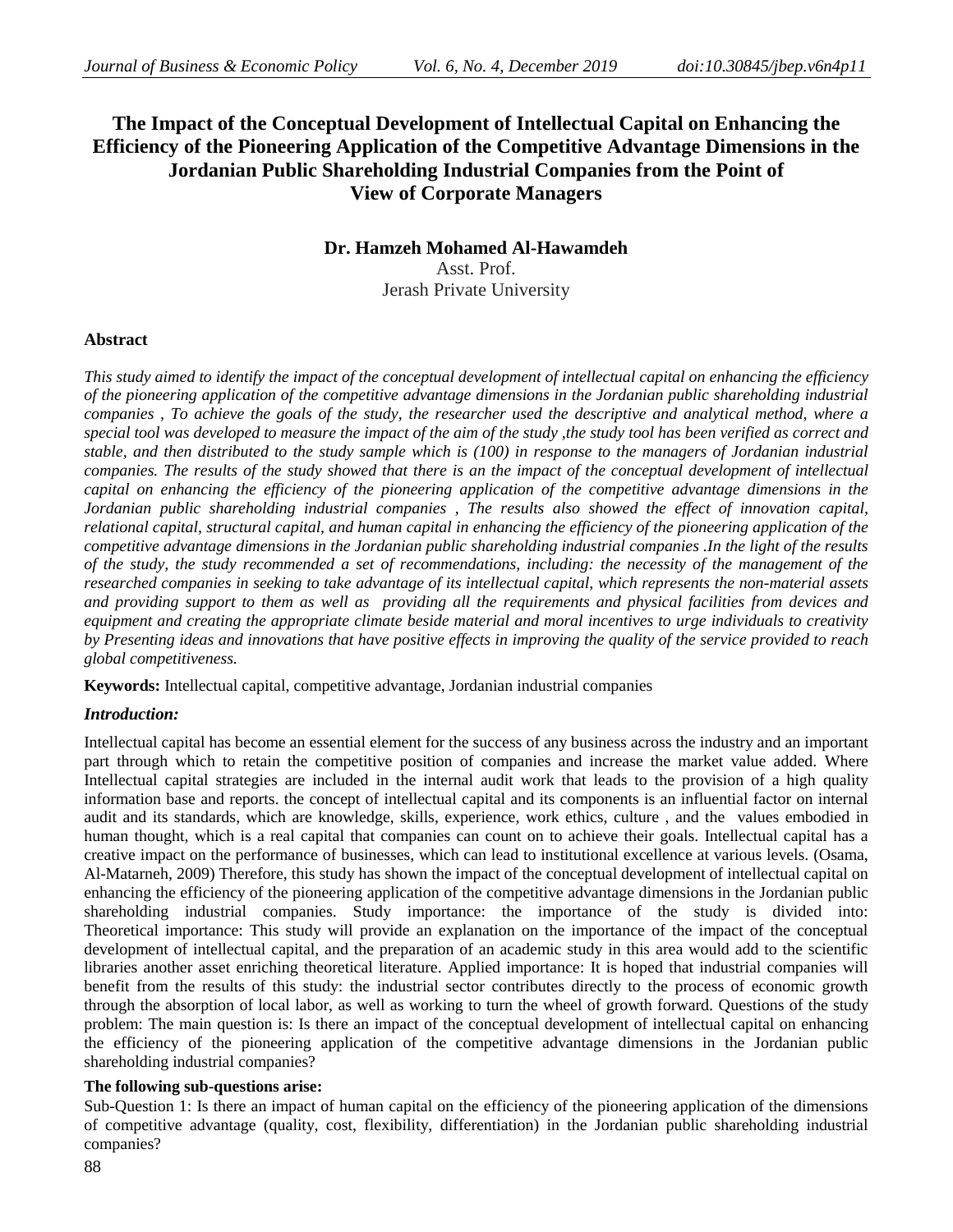Sub-Question 2: Is there an impact of Structural capital on the efficiency of the pioneering application of the dimensions of competitive advantage (quality, cost, flexibility, differentiation) in the Jordanian public shareholding industrial companies?

Sub-Question 3: Is there an impact of relation capital on the efficiency of the pioneering application of the dimensions of competitive advantage (quality, cost, flexibility, differentiation) in the Jordanian public shareholding industrial companies?

Sub-Question 4: Is there an impact of creative capital on the efficiency of the pioneering application of the dimensions of competitive advantage (quality, cost, flexibility, differentiation) in the Jordanian public shareholding industrial companies?

Study hypotheses:

The main hypothesis: there is no impact of the conceptual development of intellectual capital on enhancing the efficiency of the pioneering application of the competitive advantage dimensions in the Jordanian public shareholding industrial companies.

The following sub-questions arise:

- Sub-Hypothesis 1: there is no impact of human capital on the efficiency of the pioneering application of the dimensions of competitive advantage (quality, cost, flexibility, differentiation) in the Jordanian public shareholding industrial companies
- Sub- Hypothesis 2: there is no impact of Structural capital on the efficiency of the pioneering application of the dimensions of competitive advantage (quality, cost, flexibility, differentiation) in the Jordanian public shareholding industrial companies
- Sub- Hypothesis 3: there is no impact of relation capital on the efficiency of the pioneering application of the dimensions of competitive advantage (quality, cost, flexibility, differentiation) in the Jordanian public shareholding industrial companies
- Sub- Hypothesis 4: there is no impact of creative capital on the efficiency of the pioneering application of the dimensions of competitive advantage (quality, cost, flexibility, differentiation) in the Jordanian public shareholding industrial companies

Intellectual rooting of intellectual capital and its pioneering effects:

The great change in the modern world economy and its concepts resulting from the rapid development of technology and communication and the emergence of innovations and inventions , , And what these creative ideas brought of the advantages and additions to the quality of goods and services that satisfy the wishes of customers and even exceed all their expectations and increase their satisfaction, which means an increase in corporate profits and returns and the addition of a very large competitive power , is one of the most important things that seemed to interest recently quickly and clearly. Since the nineties of the last century began the process of interest in the knowledge-based economy or the so-called intellectual capital, through the review of Microsoft, for example, we can see that the value of its assets was (115) billion US dollars, of which intellectual capital constitutes (90%) which Only the rest is what constitutes physical capital, since these giants companies have for a long time begun to invest heavily in intellectual capital without the need for physical investment as before (Ben Abbou and BouQsri, 2011, 2-3).It is now imperative for companies that want to be leaders and reap the profits and the largest market shares to focus on continuous innovation and renewed ideas by relying on the new technologies, skills, creations and knowledge available that customers desire more than on physical investments, This means that these companies should disclose the true value of them, so that investors can access the financial statements of credibility and reliability, since intellectual capital was not seen as a key asset in the reports of companies only a few years ago in some companies such as (Arthur Anderson) and (Ernst & Young) (Abdel Mounim, 2008, 13-14).Therefore, intellectual capital in general is considered a relatively modern concept and many accounting and management studies have started to pay great attention to it by clarifying what it is and the possibility of determining its value and what its divisions. However, many companies still do not have a clear vision for it and the main idea that revolves around it. The Chartered Institute of Management Accountants in the United Kingdom (CIMA, 2003) defines intellectual capital as "knowledge-based sections owned by an enterprise, and will bring a future stream of benefits, including technological and innovative capabilities, management and consultancy expertise".

(Guthrie & Petty, 2000, 241) defines it as the distinctive capabilities of a limited number of individuals working in the organization, which enables them to make intellectual contributions that enable the organization to increase its productivity and achieve high levels of performance compared to similar organizations.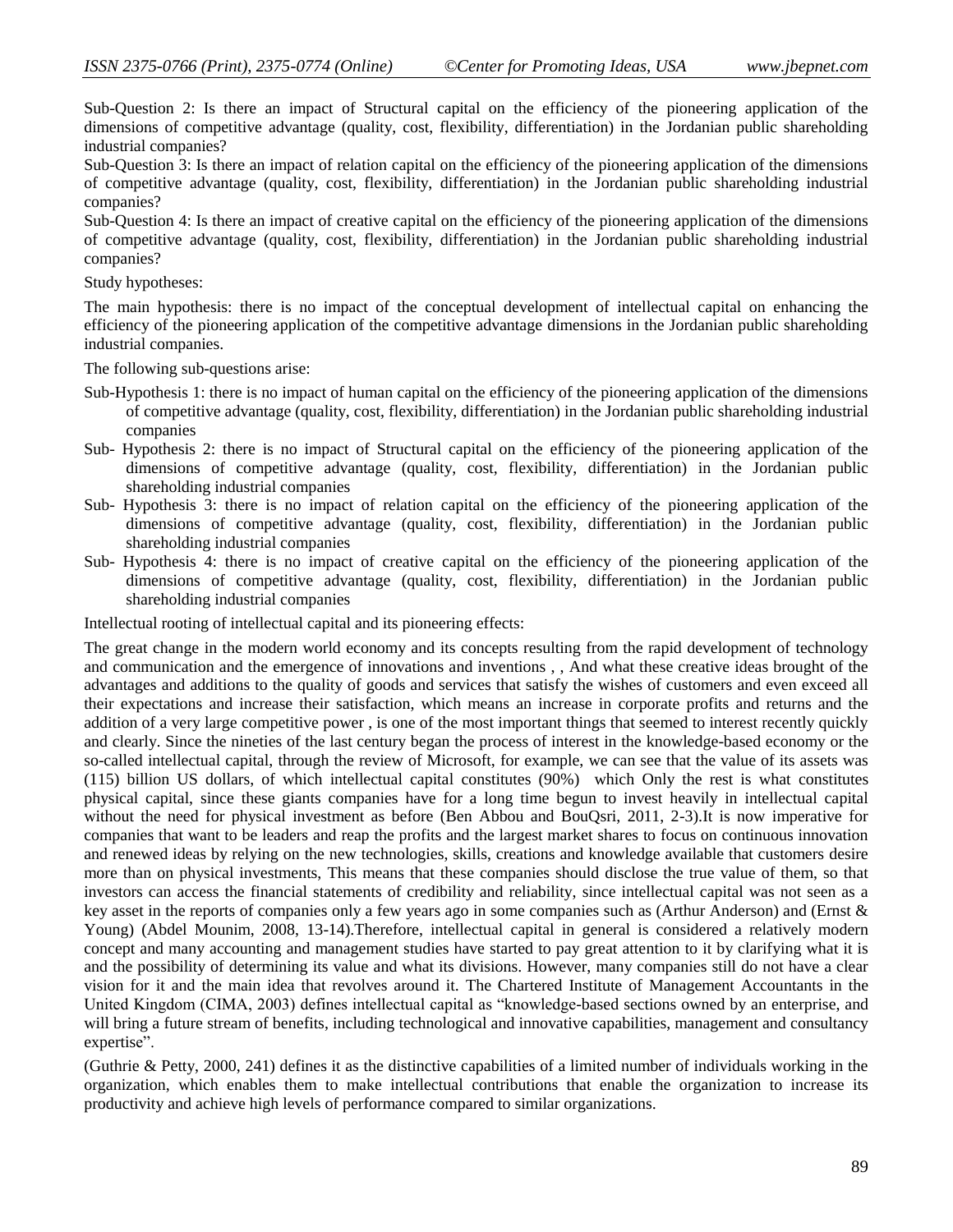Whereas (Marr, 2004: 560) defined it as "intellectual capital is" a group of knowledge assets that can be attributed to an enterprise and contribute effectively to improving its competitiveness by adding value to the most important stakeholders of the enterprise.

(Kavida & Sivakouar, 2009) went on to say that there is no general acceptance of intellectual capital, but rather terms that are used interchangeably because they represent intangible assets for future benefits, The study pointed out that economists call it the knowledge capital and management experts refer to it as intellectual capital and accountants call it intangible capital.

(Khan et al., 2012, 22) defines Intellectual capital as containing all the resources of an organization that would increase the value of an organization by increasing the efficiency and merit of its intellectual assets.

(Gogan and Doran ,2014) defined intellectual capital as all the continuous skills and knowledge of employees that are unique and not owned by any other organization and increase their competitive advantage.

From the foregoing, the researcher shows that all researchers in their various fields of thought so far have not been able to reach a common definition of the concept of intellectual capital.

The researcher agrees with Karabay (2011) that the concept of intellectual capital always expresses a series of distinct meanings for researchers in this concept, as the different definitions of intellectual capital or what is known as knowledge are all unanimous on the need for the element of excellence in it.

Therefore, intellectual capital can be viewed as:

- 1) Organizational knowledge as well as making knowledge.
- 2) Ability to apply skills in the most difficult situations.
- 3) Knowledge gained through training and experience.
- 4) The system used to understand situations and effects.
- 5) Knowledge in how to run a business.
- 6) Knowledge used to avoid deadlocks.
- 7) Knowledge in how to find information and how to get it.

Therefore, the concept of intellectual capital is a concept that is constantly renewed because of the rapidly changing environment surrounding all parts of the company and the organization, from the integration of skills and expertise of all individuals and companies and organizations to the advantage in dealing with their suppliers to the quality of the product and service provided to customers. Competitive Advantage and Intellectual Dimension Affecting Entrepreneurs: The company's management works to achieve the competitive advantage of the company through its products that meet the needs and desires of customers or the value that customers wish for these products. Al-Lami (Al-Lami, 19,2008) believes that the operations function contributes to achieving the competitive advantage of the industrial company from the performance objectives of the competitive priorities that the company seeks to achieve, which reflects the overall performance of the operations. The most common dimensions, each of which is an essential dimension to achieve the competitive advantage of the company. These dimensions are cost, quality, flexibility and differentiation and because of the importance of these dimensions in achieving a competitive advantage for the company it will be briefly addressed:

- 1- Cost dimension: Companies seek to obtain a greater market share as a basis for achieving their success and superiority, which is providing their products at a lower cost than their competitors. (Slack, et.al, 2004,44) shows that the lowest cost is the main operational goal of companies competing through Cost and even companies that compete through competitive advantages other than cost, they strive to achieve low costs for their presented products , (Evans and Collier, 2007,124) shows that the company can reduce costs through the efficient use of available production capacity as well as the continuous improvement of product quality and innovation in product design and process technology, as this is an important basis for reducing costs as well as assisting managers in supporting and assigning the company's strategy to be a leader in the cost field. (El Taweel and Ismail, 2009).
- 2- Quality dimension: (Slack, et.al, 2004,45) explains that quality is an important competitive advantage that points to doing things correctly to deliver products that are tailored to customer needs. (Krajewsky and Ritzman, 2005,62) indicates that customers want Products with quality that meet the characteristics required by them, which are the characteristics they expect or see in the advertisement, companies that do not provide products with quality that meet the needs, desires of customers and their expectations are not able to survive and succeed in the behavior of competition
- 3-Flexibility dimension: (Chase, et.al, 2001,26 )explains that the flexibility dimension is an important dimension which means that the company's ability to provide various products at the required time, as well as the company's ability to develop existing products and improve its operations to present new products. (Slack,*et.al*,2004,45 ) explains that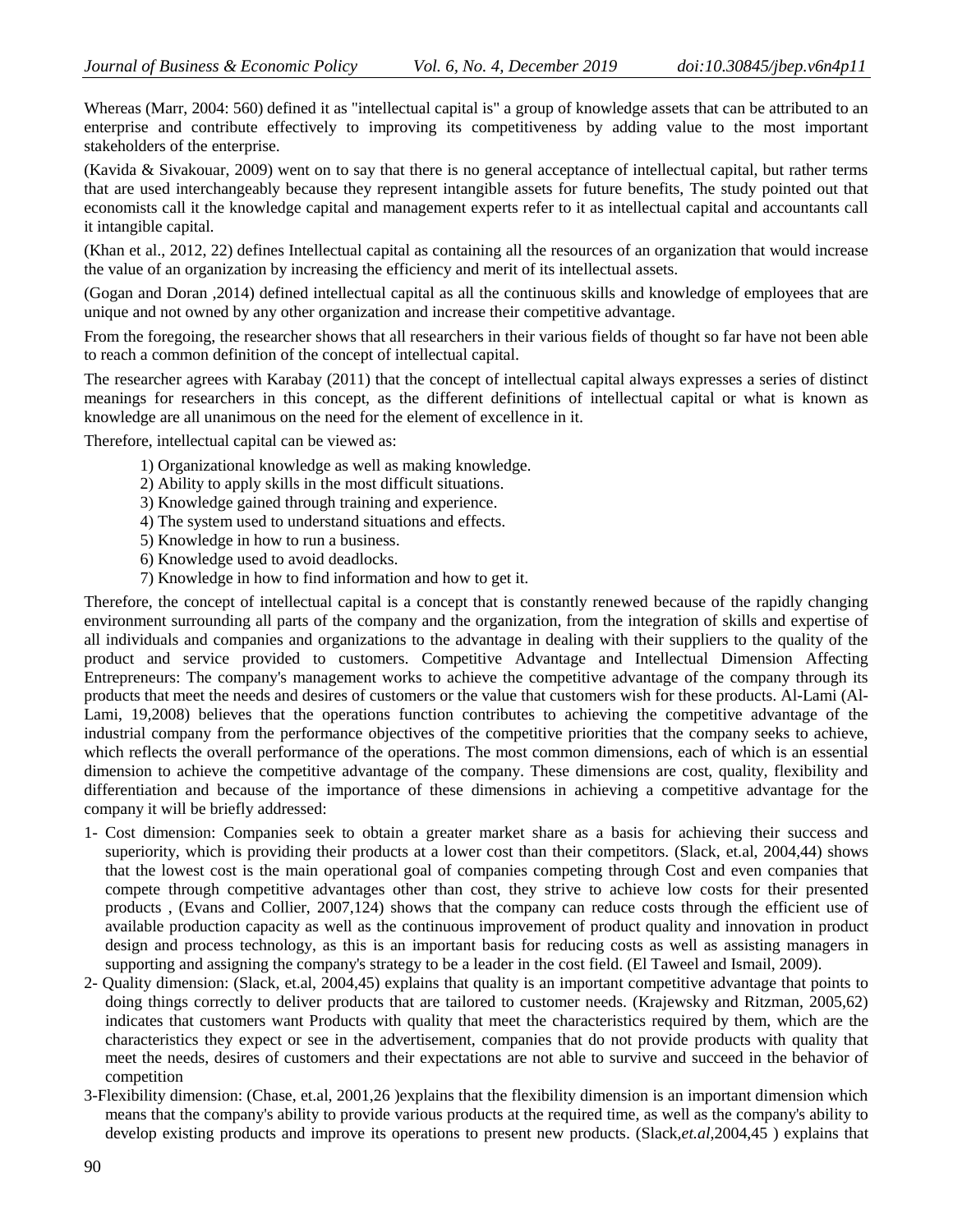flexibility means the company's ability to change operations to other methods and this may mean a change in the performance of operations as well as a change in the way and time the operations are performed

4-Differentiation dimension: The differentiation dimension is the primary basis for competition between companies in the markets by focusing on reducing time limits and speed in designing new and distinctive products and presenting them to customers in the shortest possible time. (Slack, et.al, 2004,64)The researcher agrees with (Gogan & Duran, 2014) that the concept of intellectual capital is one of the concepts related to competitiveness among companies looking for entrepreneurship and institutional excellence not only at the local level but also globally.

#### *1. Research Methodology*

#### **Data Collection Method and Sampling Framework**

Research methodology involves describing, explaining and predicting phenomena in addition to the research plan. It is necessary for the researcher to recognize the research and its contents to be able to identify the type of research. However, this research adopted a descriptive and analytical approach. A quantitative survey was used to collect the necessary data. The study population included all managers in the Jordanian Shareholding Industrial Companies. A convenient sampling techniques was used to select the participants. 110 questionnaires were distributed. 100 questionnaires were analyzed. Table (1) below outlines the sample characteristics.

| <b>Personal Information</b> |                         | <b>Frequency</b> | Percent |
|-----------------------------|-------------------------|------------------|---------|
|                             | Diploma(college) degree | 17               | 17.0    |
| <b>Educational level</b>    | <b>Bachler's degree</b> | 50               | 50.0    |
|                             | <b>Master degree</b>    | 25               | 25.0    |
|                             | <b>PhD</b> degree       |                  | 8.0     |
|                             | Less than 5 years       | 35               | 35.0    |
| <b>Experience</b>           | $11-15$ years           | 37               | 37.0    |
|                             | More than 15            | 28               | 28.0    |
| <b>Total</b>                |                         | 100              | 100%    |

|  |  | Table (1): Sample characteristics |
|--|--|-----------------------------------|
|--|--|-----------------------------------|

#### **Instrument Design**

The research is based on questionnaire that was developed for the purpose of this study. Face validity and contents validity of the questionnaire were made. The answers were classified according to five Likert scale. The questionnaire includes two parts; the first part contains 2 items that related to personal information; the second part contains 43 items related to the research variables.

## **2.Data Analysis**

Partial least squares (PLS) was chosen for the current study using SmartPLS software. It was used in a two-stage approach, measurement and structural model testing.

#### **Measurement model**

The measurement model can be assessed by examining the reliability, convergent validity and discriminant validity. Specifically, reliability which refers to the internal consistency of measurement, can be assessed by checking if the value of composite reliability (CR) is more than 0.7, the average variance extracted (AVE) is greater than 0.5 and Cronbach's  $\alpha$  is greater than 0.6 (Hair et al., 2006). Table 2 shows that the CR values ranged from 0.96 to 0.97 and the AVE values ranged from 0.61 to 0.70. These values are higher than the acceptance value 0.70 and 0.50 which indicate a good construct reliability. Moreover, the statistical test of the reliability of the structured items from the questionnaire in the study is tested with Cronbach Alpha. The Cronbach alpha reliability coefficient ranged from  $(0.95 - 0.96)$ . This given above reliability given by the questionnaire can be further analyzing (Sekaran, 2016). Furthermore, in order to check the convergent validity, loading factor for each item was calculated. All item loadings are larger than 0.6 and t values indicate that all loadings are significant at 0.05 which indicates that the scale has a good convergent validity.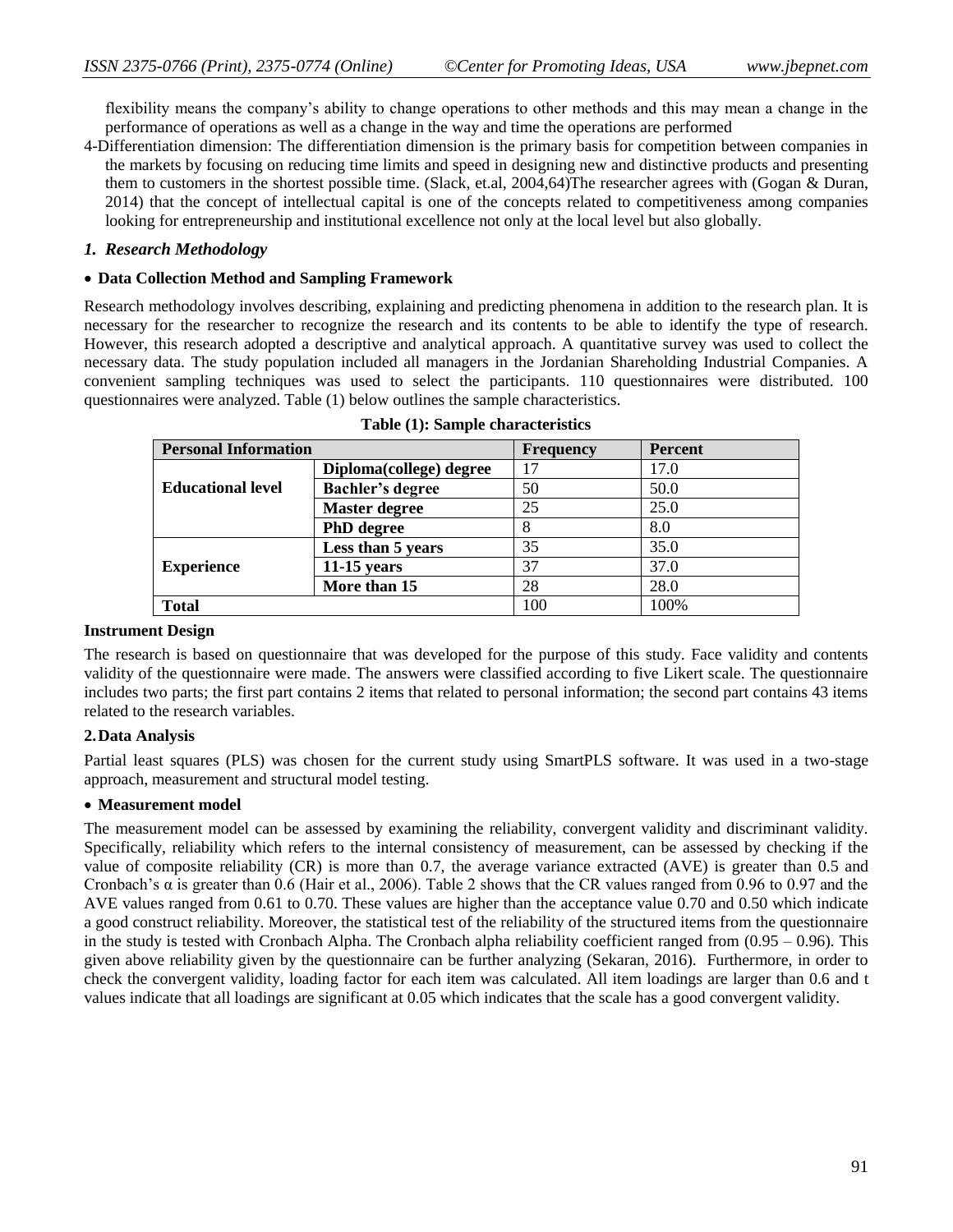| <b>Constructs</b>     | <b>Items</b>                                                                                                                                                                                       | Facto<br>r<br>loadi<br>$\mathbf{ng}$ | Mea<br>$\mathbf n$ | SD    | <b>Cro</b><br>nba<br>ch's<br>$\alpha$ | CR                   | <b>AVE</b> |
|-----------------------|----------------------------------------------------------------------------------------------------------------------------------------------------------------------------------------------------|--------------------------------------|--------------------|-------|---------------------------------------|----------------------|------------|
|                       | Employees share intellectual knowledge through the<br>experience of old employees provided to new<br>employees in solving their professional obstacles.                                            | 0.727                                | 4.718              | 0.45  | 0.95<br>5                             | 0.96<br>$\Omega$     | 0.615      |
|                       | The employees of the company possess a complete<br>Entrepreneurial knowledge that is constantly updated<br>about the operations carried out by the company in<br>light of their practical reality. | 0.730                                | 4.695              | 0.461 |                                       |                      |            |
| Human<br>Capital      | Employees are keen to complete the work in a<br>pioneering intellectual way that grows from their<br>renewed intellectual sense                                                                    | 0.736                                | 4.626              | 0.484 |                                       |                      |            |
|                       | The employees' scientific expertise contributes to<br>providing excellent solutions to their practical<br>problems.                                                                                | 0.723                                | 4.641              | 0.48  |                                       |                      |            |
|                       | The company's employees have solid intellectual<br>experience in their industrial business                                                                                                         | 0.739                                | 4.634              | 0.482 |                                       |                      |            |
| structural<br>capital | The employees of the company perform their required<br>tasks in a steady intellectual and Entrepreneurial<br>manner                                                                                | 0.817                                | 4.725              | 0.446 | 0.94<br>5                             | 0.95<br>$\mathbf{0}$ |            |
|                       | The company seeks to take advantage of the<br>intellectual knowledge of its employees to serve the<br>aspirations and directions of the company                                                    | 0.772                                | 4.687              | 0.464 |                                       |                      | 0.623      |
|                       | Staff feel comfortable while dealing with each other.                                                                                                                                              | 0.817                                | 4.679              | 0.467 |                                       |                      |            |
|                       | The employees of the company have the courage to<br>do creative work.                                                                                                                              | 0.809                                | 4.664              | 0.472 |                                       |                      |            |
|                       | continuously<br>performs<br>The<br>quality<br>company<br>assessment procedures to serve their future pioneering<br>aspirations                                                                     | 0.805                                | 4.672              | 0.47  |                                       |                      |            |
|                       | The company gives priority to fulfilling the promises<br>made to its customers in order to win them over.                                                                                          | 0.838                                | 4.672              | 0.47  |                                       |                      |            |
|                       | The company is keen to meet the consumer needs of<br>its products that suit their tastes and desires                                                                                               | 0.827                                | 4.695              | 0.461 |                                       |                      |            |
|                       | The company continuously provides Entrepreneurial<br>services to the community                                                                                                                     | 0.805                                | 4.695              | 0.461 |                                       |                      | 0.681      |
| relational<br>capital | The company is concerned with applying social<br>responsibility towards society in an efficient manner                                                                                             | 0.810                                | 4.695              | 0.461 | 0.94<br>7                             |                      |            |
|                       | The company is exchanging experiences with the<br>community and working to stir up the brainstorming<br>method with them                                                                           | 0.716                                | 4.726              | 0.464 |                                       | 0.96<br>1            |            |
|                       | The company is modernizing and developing its<br>products in line with the needs and requirements of<br>customers.                                                                                 | 0.722                                | 4.433              | 0.481 |                                       |                      |            |
| innovation            | The company works to develop its products based on<br>market studies and to determine the needs and desires<br>of its customers.                                                                   | 0.727                                | 4.718              | 0.45  | 0.95                                  | 0.94                 |            |
| capital               | The company's products are developed using the<br>expertise and skills of the company.                                                                                                             | 0.730                                | 4.695              | 0.461 | 6                                     | $\overline{0}$       | 0.655      |
|                       | The company allocates a good amount of research and<br>development efforts to develop their products.                                                                                              | 0.827                                | 4.695              | 0.461 |                                       |                      |            |

|  |  |  |  | Table (2): Result of construct assessment |
|--|--|--|--|-------------------------------------------|
|--|--|--|--|-------------------------------------------|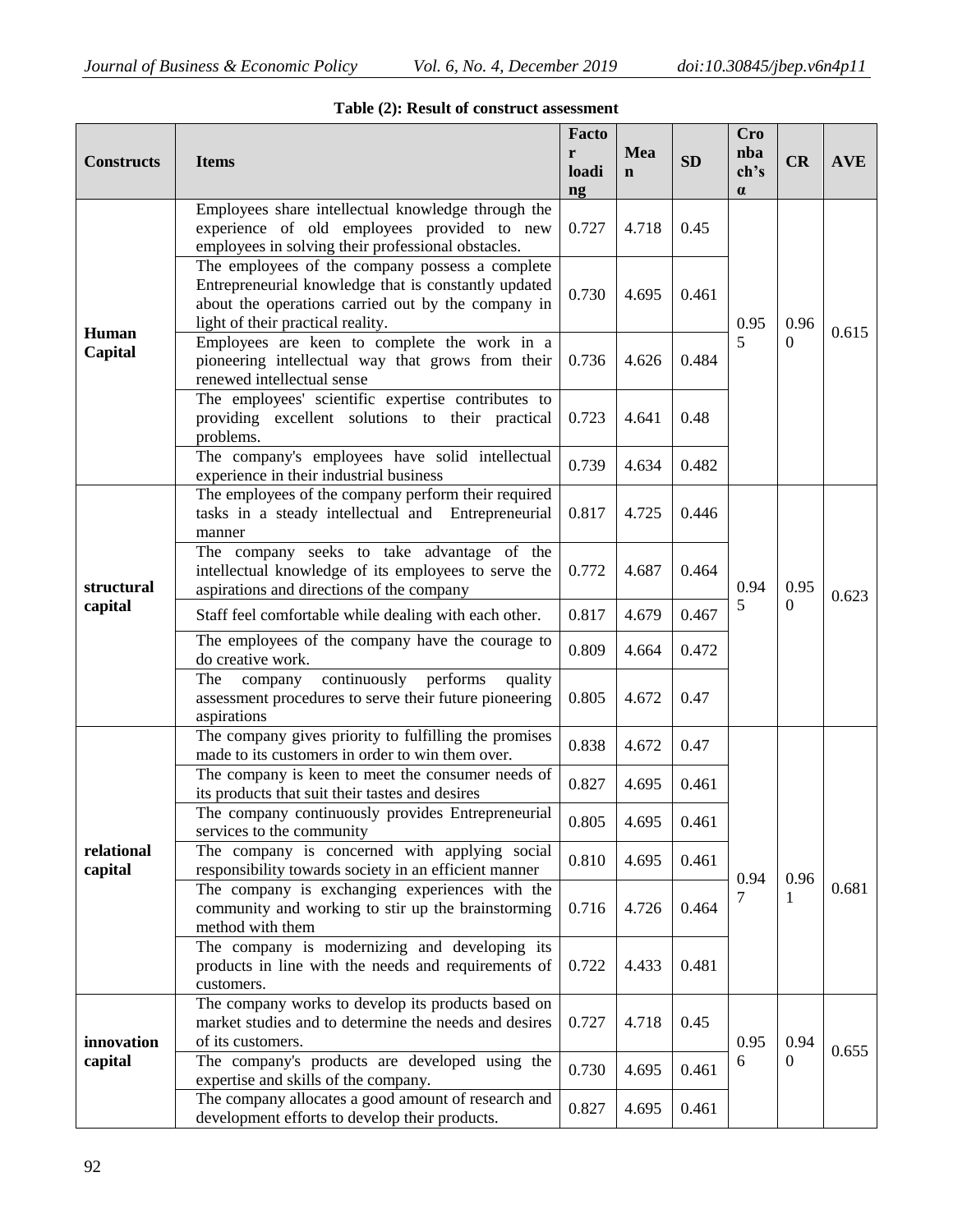|             | Coordination and cooperation takes place between the<br>departments of production, development, research and<br>development to develop the company's products.                                                                                          | 0.805 | 4.695 | 0.461 |           |           |       |
|-------------|---------------------------------------------------------------------------------------------------------------------------------------------------------------------------------------------------------------------------------------------------------|-------|-------|-------|-----------|-----------|-------|
|             | The company seeks to follow scientific methods by<br>designing and improving production processes with<br>the help of computers                                                                                                                         | 0.817 | 4.725 | 0.446 |           |           |       |
|             | The company's management adopts modern and<br>developed methods and techniques in work to reach<br>creativity in the work presented.                                                                                                                    | 0.772 | 4.687 | 0.464 |           |           |       |
|             | The Company's creative improvements maximize its<br>market share and increase its competitiveness.                                                                                                                                                      | 0.723 | 4.641 | 0.48  |           |           |       |
|             | The company's products are always compatible with<br>the needs and aspirations of customers, and always<br>meet their renewed desires.                                                                                                                  | 0.837 | 4.702 | 0.457 |           |           |       |
|             | The company's products comply with recognized and<br>predetermined Entrepreneurial quality standards and<br>specifications.                                                                                                                             | 0.892 | 4.664 | 0.472 |           |           |       |
| Quality     | The company's management adopts pioneering<br>intellectual methods and strategies aimed at producing<br>products of the highest quality and excellence.                                                                                                 | 0.823 | 4.649 | 0.538 | 0.95<br>7 | 0.96<br>3 | 0.701 |
|             | The company's management prepares long-term<br>quality goals and discloses them within its goals and<br>strategic plans.                                                                                                                                | 0.888 | 4.656 | 0.475 |           |           |       |
|             | company's<br>determines<br>The<br>management<br>the<br>procedures and practices that help in achieving<br>quality goals in line with the company's future<br>aspirations.                                                                               | 0.789 | 4.603 | 0.548 |           |           |       |
|             | Achieving minimum production costs is a key<br>Entrepreneurial objective for the company.                                                                                                                                                               | 0.815 | 4.588 | 0.537 |           |           |       |
|             | The company's management adopts cost-cutting<br>method to achieve competitive advantage in an<br>efficient and pioneering manner.                                                                                                                       | 0.807 | 4.466 | 0.646 | 0.95<br>7 | 0.96<br>3 | 0.701 |
| Cost        | The company's management studies the prices of<br>similar products in the market when deciding to<br>reduce the cost.                                                                                                                                   | 0.844 | 4.55  | 0.527 |           |           |       |
|             | The company's management monitors and evaluates<br>the performance of its machines, equipment and $\vert 0.812 \vert$<br>programs periodically and continuously.                                                                                        |       | 4.58  | 0.524 |           |           |       |
|             | The company's management motivates its members to<br>participate in the intellectual programs, courses and<br>workshops that aim to improve their productivity,<br>reduce error rates and deviations at work, and allow<br>for exchange of experiences. | 0.890 | 4.534 | 0.529 |           |           |       |
|             | The company's products are flexible, adjustable and<br>adaptable to suit future expectations and needs of<br>customers.                                                                                                                                 | 0.860 | 4.565 | 0.511 |           |           |       |
| Flexibility | The company has the Entrepreneurial ability to<br>produce new and premium products in record time.                                                                                                                                                      | 0.888 | 4.534 | 0.499 | 0.96<br>8 | 0.97      |       |
|             | The company is improving and developing the<br>components of its products in line with modern<br>industrial trends.                                                                                                                                     | 0.807 | 4.765 | 0.446 |           | 1         | 0.705 |
|             | The company adheres to the specified timelines for<br>delivering its products to its customers.                                                                                                                                                         | 0.772 | 4.677 | 0.464 |           |           |       |
|             | The company has the Entrepreneurial ability to offer<br>new products with minimal cost                                                                                                                                                                  | 0.763 | 4.741 | 0.49  |           |           |       |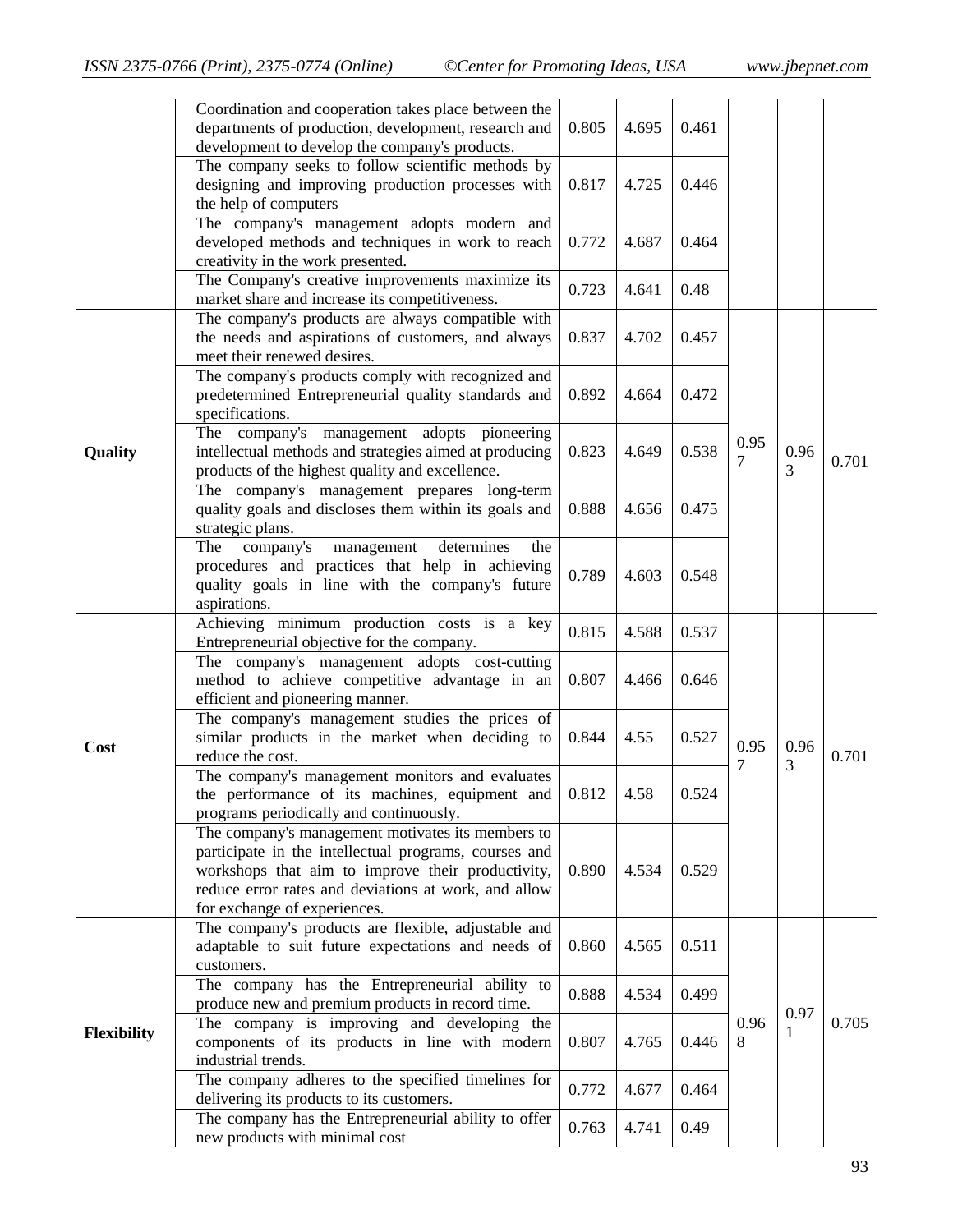|                        | The company seeks to acquire and control specific<br>sites from the market.                                                                   | 0.730 | 4.342 | 0.451 |           |           |       |
|------------------------|-----------------------------------------------------------------------------------------------------------------------------------------------|-------|-------|-------|-----------|-----------|-------|
| <b>Differentiation</b> | The company's products outweigh the quality and<br>price over the products provided by competing<br>companies that operate in the same field. | 0.837 | 4.675 | 0.461 | 0.96<br>6 | 0.94<br>2 | 0.671 |
|                        | with<br>The<br>company possesses human cadres<br>Entrepreneurial experiences, intellectual skills and   0.815<br>competencies.                |       | 4.695 | 0.464 |           |           |       |
|                        | The company's management of its human resources is<br>subjected to new and advanced training programs to<br>achieve differentiation.          | 0.817 | 4.725 | 0.446 |           |           |       |
|                        | The company seeks to meet the needs and<br>requirements of customers as quickly as possible.                                                  | 0.807 | 4.765 | 0.446 |           |           |       |

Bootstrapping method in Smart PLS software was used to test the statistical significance of path coefficients. Figure 2 shows the P value for all research variables and the PLS model of the study.





## **Structural model**

## *Discussion and conclusion*

Against this backdrop, the present study attempts to ascertain and further our understanding concerning the interaction among the aforementioned variables. The outcome presented in figure 2 provided support for the research hypotheses. A detailed information and direction of the hypotheses will be discussed in the following paragraphs. Specifically, (Human Capital) has a significant impact on competitive advantage dimensions (Quality, Cost, Flexibility, Differentiation) with values (t=23.46, p≤0.001). Thus, H1 was supported. However, 65.1 percent of competitive advantage dimensions' variance was explained by human capital.In addition, the analysis result reveals that the factor (Structural Capital) has a significant impact on competitive advantage dimensions (Quality, Cost, Flexibility, Differentiation) with values ( $t= 28.64$ ,  $p\leq 0.001$ ) and can explain 0.44 percent of competitive advantage dimensions' variance. Supporting H2.Furthermore, (Relational Capital) has a significant positive influence on competitive advantage dimensions (Quality, Cost, Flexibility, Differentiation) with t values (14.98) and ( $p≤0.001$ ) and can explain 0.53 percent of competitive advantage dimensions' variance. Thus, H3 was supported.Finally, the analysis result reveals that the factor (Innovation Capital) has a significant impact on competitive advantage dimensions (Quality,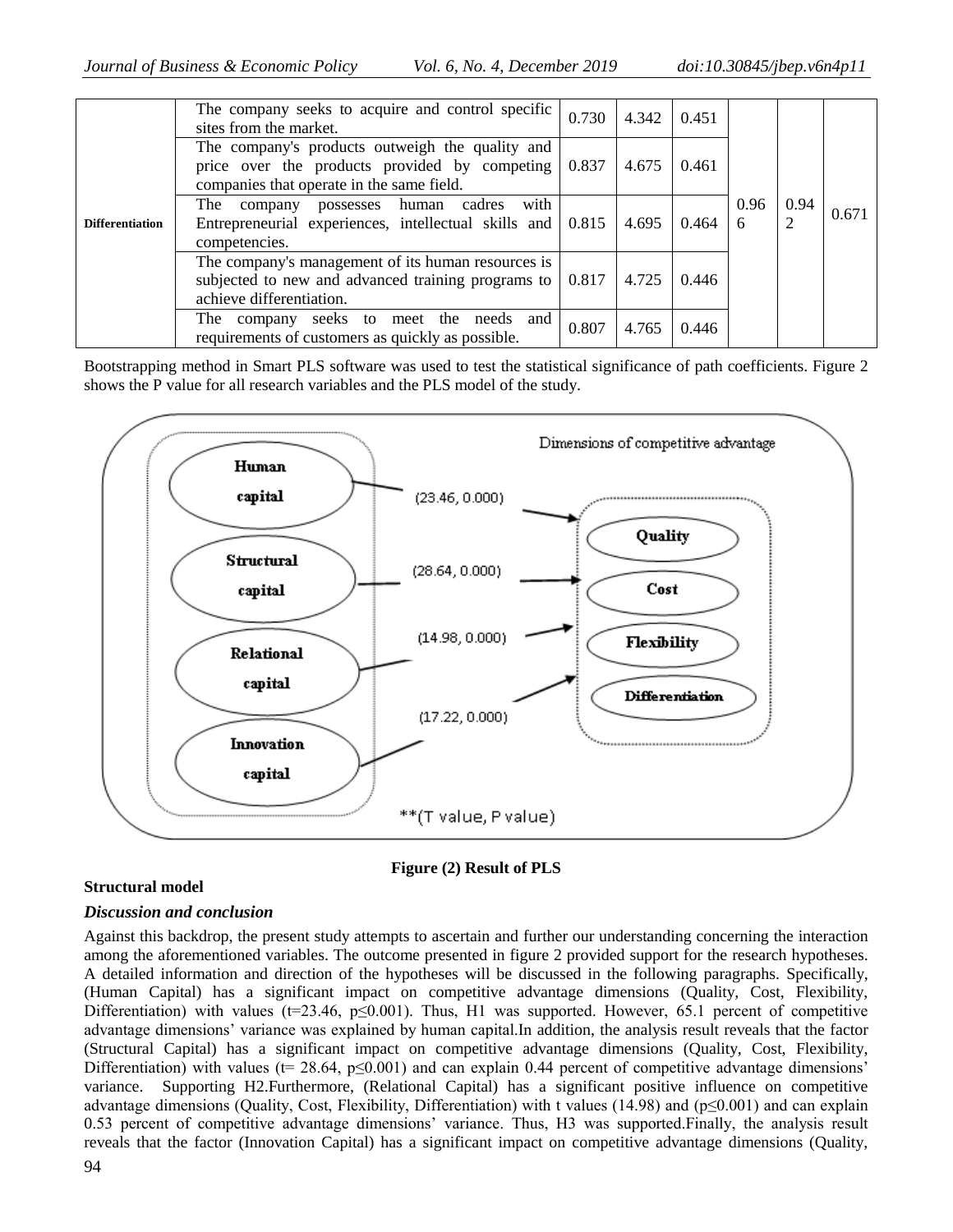Cost, Flexibility, Differentiation) with values ( $t= 17.22$ ,  $p\leq 0.001$ ) and can explain 0.28 percent of competitive advantage dimensions' variance. Thus, H4 was supported.

#### **3.Table (3): Summary of hypothesis testing results**

| No. | Path (hypothesis)                                        |       |       | ${\bf n}^2$ | <b>Results</b> |
|-----|----------------------------------------------------------|-------|-------|-------------|----------------|
|     | Human Capital competitive advantage dimensions - H1      | 23.46 | $***$ | 0.65        | Supported      |
|     | Structural Capital competitive advantage dimensions - H2 | 28.64 | $***$ | 0.44        | Supported      |
|     | Relational Capital competitive advantage dimensions - H3 | 14.98 | $***$ | 0.53        | Supported      |
|     | Innovation Capital competitive advantage dimensions - H4 | 17.22 | $***$ | 0.28        | Supported      |

#### **Results :**

- 1-Intellectual capital is the important axis of the survival of companies and without this capital, the simplest companies today cannot continue. Therefore, this capitalmust be preserved with quality and this is done by providing a good work environment and studying work obstacles and finding the best solutions to them, and this is done through studying Characteristics of intellectual capital to reach global competitiveness
- 2-Intellectual capital is the collection of knowledge, information, skills and expertise of economic value Whether it is external or implicit, which entitles the person to an ownership that allows him to benefit from it in order to develop The company and achieve economic growth
- 3-The results of the statistical analysis showed the effect of the conceptual development of intellectual capital with its various components on the pioneering application of the dimensions of the competitive advantage of Jordanian industrial joint-stock companies.

#### *Recommendations*

- 1- Urging the companies to show the necessary attention to the intellectual capital through attractingand developing it in a real way to support the competitive advantage and as the real capital of the company.
- 2- the necessity of the management of the researched companies in seeking to take advantage of its intellectual capital, which represents the non-material assets and providing support to them as well as providing all the requirements and physical facilities from devices and equipment and creating the appropriate climate beside material and moral incentives to urge individuals to creativity by Presenting ideas and innovations that have positive effects in improving the quality of the service provided to reach global competitiveness.
- 3- Establish a specialized unit in the researched companies concerned with caring for individuals with skills and experience And outstanding performance, and provide support to them along with financial and material facilities to urge them to redouble their efforts and raise the level of services to reach global competitiveness.
- 4-Using the method of mind storming in creating innovative and entrepreneurial ideas by companies through conducting joint workshops for both employees and managers at various administrative levels to solve all obstacles that stand in the way of achieving global competitive advantage.
- 5- The necessity of developing a strategic approach to develop the creative thinking of workers in companies to reach distinguished companies that have a pioneering competitive advantage

## *References*

- Abdel Moneim, Osama (2008). Intellectual Capital and its Impact on Industrial Businesses: A Case Study of the Jordanian ready wear Clothes Company. Journal of Research, University of Aleppo, Series of Economic and Legal Sciences, Syria, No. 59.
- Al-Lami, GhassanQassem, Contemporary Techniques and Systems in Operations Management .2008, 1st edition, Dar Al-Tharaa for Publishing and Distribution, Amman, Jordan.
- Al-Taweel. Akram Ahmed and Ismail. Ragheed Ibrahim, 2009. The Relationship between Types of Technical Innovation and the Dimensions of Competitive Advantage / Field Study in a Selected Group of Industrial Companies in Nineveh Governorate The Third Scientific Conference of the Faculty of Economics and Administrative Sciences, University of Applied Private Sciences . Entitled "Business Organization Management: Contemporary Global Challenges", 27-29 April, Jordan , P11-14
- Bin Abbou, Al-Jilali and Buqsari, Sarah (2011). The impact of intellectual capital on the performance of the business of institutions - a field study in Algerian institutions. The Intervention Synthesis of the Second International Forum on the Distinguished Performance of Organizations and Governments, Second Edition: The Growth of Institutions and Economics between Achieving Financial Performance and Challenges of EnvironmentalPerformance, held at the University of Ouargla on November 22 and 23, 2011